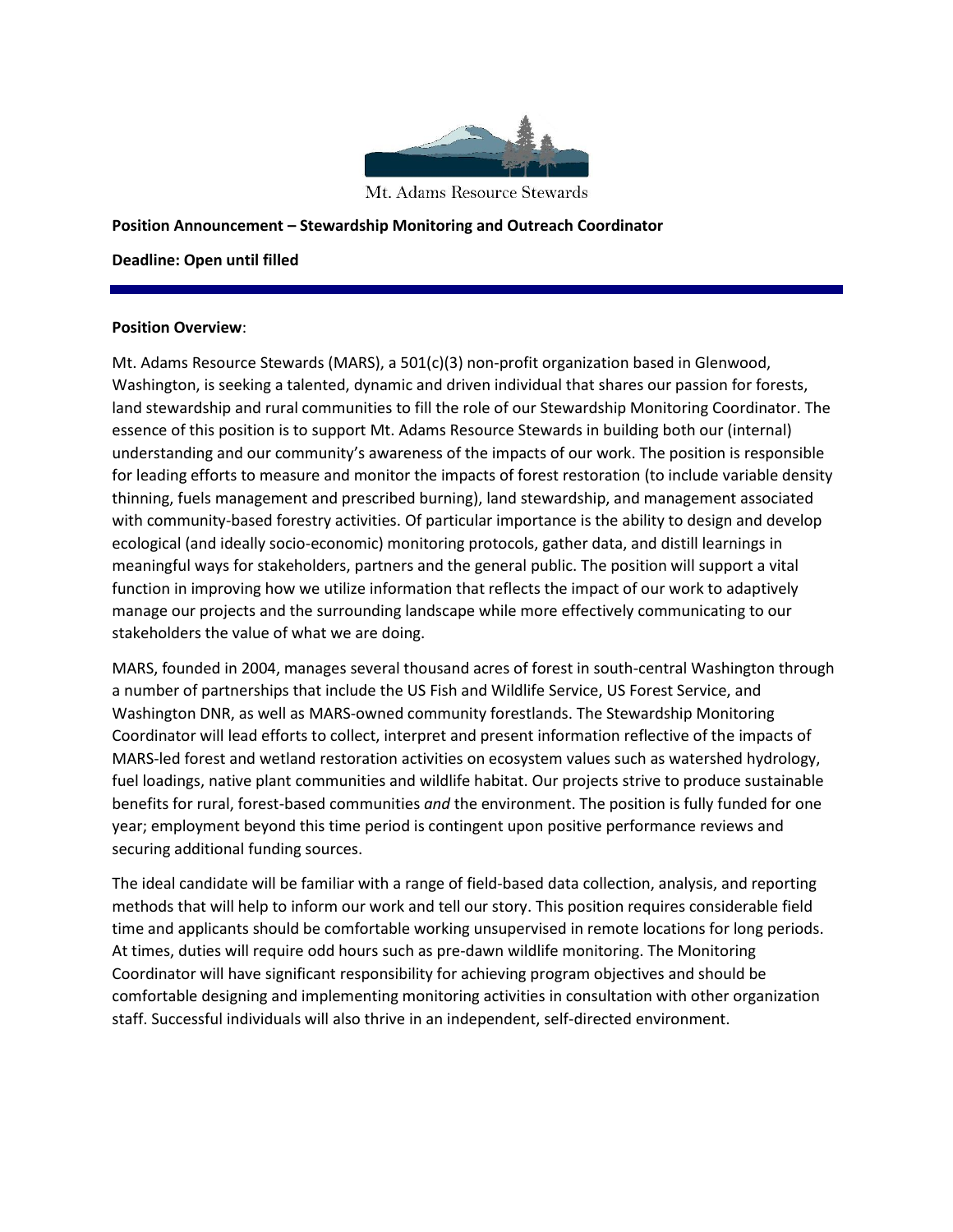## **Specific duties to include:**

Collaborate with MARS leadership team/management and partners to identify data collection needs and design corresponding protocols;

Oversee development of continuous forest inventory (CFI) of community forest lands as well as monitoring protocols to track various metrics/interests, to include fuels, wildlife, rare species, noxious weeds, hydrology, recreational use and economic contributions across various ownerships and projects;

Manage MARS's GIS and mapping needs and assist with efforts to improve use of technology as a data capture and conveyance tool;

Work with MARS staff to gather, organize and share imagery that helps to communicate the organization's work;

Support organization's communications needs through effective writing and speaking;

Provide support to South Gifford Pinchot Collaborative Group coordinator with monthly meetings and projects.

# **Desired Qualifications**:

- Minimum of a bachelor's degree in a natural resource discipline, such as forestry, ecology or other field that reflects a strong foundation in scientific methodology and process surrounding natural resource management;
- Self-motivated, goal-oriented and flexible individual that demonstrates passion for connections between rural communities and the natural world;
- Experience with monitoring protocol development, data gathering and management;
- Excellent communication skills as demonstrated through writing and speaking abilities, as well as previous success connecting to the public via different media;
- Affinity for work with a small team as well as with people of different backgrounds and value systems;
- Ability to contribute to a small organizational culture that depends on strategic program and organizational development, as well as innovation and social entrepreneurism;
- Experience working with grants (writing proposals, managing and reporting on, etc.,) and contracts;
- Computer skills including Microsoft Office-based programs, GIS and StoryMaps and web-page management.

# **Compensation:**

This is a competitive salaried, overtime exempt position with compensation based on the experience of the successful applicant. MARS offers health insurance benefits and a 403(b) retirement plan.